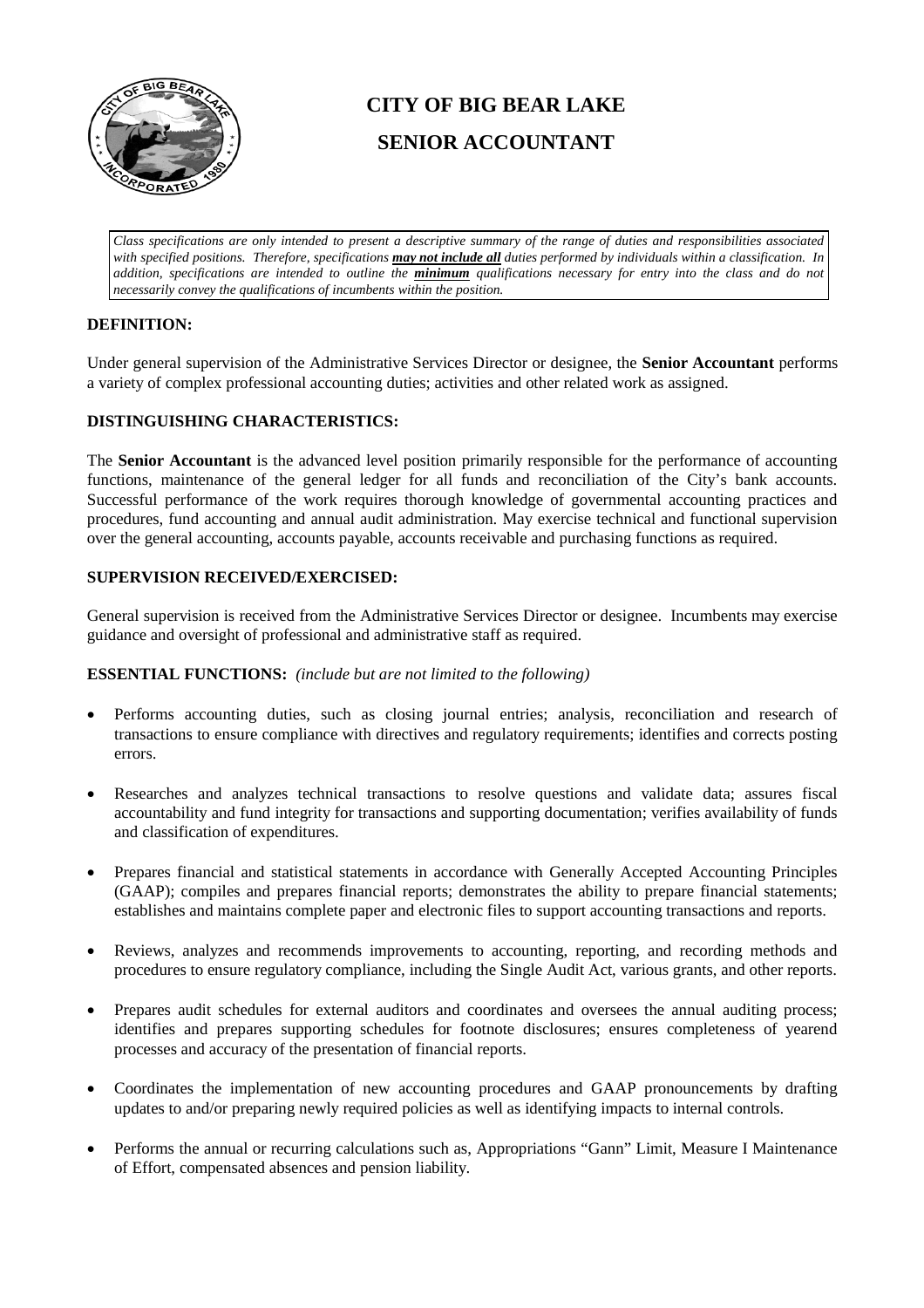- Assists in the preparation of various annual reporting requirements, including audit-related reports, Financial Transaction Reports for the State Controller's Office and reporting requirements related to the Successor Agency of the City's former redevelopment agency.
- Establishes positive working relationships with representatives of community organizations, state/local agencies and associations, City management, fellow staff, and the public.
- Performs other related duties as required and necessary for the successful performance of this position.

## **PHYSICAL, MENTAL, AND ENVIRONMENTAL WORKING CONDITIONS:**

Position requires prolonged or intermittent sitting, standing, walking, reaching, twisting, turning, kneeling, bending, squatting, and stooping in the performance of daily office activities. The position also requires grasping, repetitive hand movement, and fine coordination in preparing financial reports and using a computer keyboard. Additionally, the position requires near and far vision in reading correspondence, statistical data and using the computer, and acute hearing is required when providing phone and personal service. The ability to lift, drag, and push files, paper, and documents weighing up to 25 pounds also is required. The employee may occasionally be required to travel to different sites and locations; when working outdoors the incumbent may encounter extreme weather conditions, including wet, hot, cold, wind, snow, ice, and heavy vehicle traffic. The noise level in the work environment is usually quiet to moderate when indoors and moderate to loud when outdoors.

Some of these requirements may be accommodated for otherwise qualified individuals requiring and requesting such accommodations.

**QUALIFICATIONS:** *(The following are minimal qualifications necessary for entry into the classification.)*

## **Education and/or Experience:**

Any combination of education and experience that has provided the knowledge, skills, and abilities necessary for a **Senior Accountant**. A typical way of obtaining the required qualifications is to possess five years of increasingly responsible professional, governmental accounting experience, and a bachelor's degree from an accredited college or university, in accounting, business administration, finance, or a closely related field.

#### **License/Certificate:**

Possession of, or ability to obtain, a valid Class C California driver's license. Designations such as Certified Public Accountant, Certified Managerial Accountant, and/or Certified Internal Auditor are highly desirable.

**KNOWLEDGE/ABILITIES/SKILLS:** *(The following are a representative sample of the KAS's necessary to perform essential duties of the position.)*

## **Knowledge of:**

Generally Accepted Accounting Principles (GAAP) and Basic Principles of Accounting as prescribed by the Governmental Accounting Standards Board (GASB); principles and practices of municipal government accounting; principles and practices of automated financial systems; grant and fund accounting; account analyses; financial statement preparation; auditing; basic billing and collection procedures; basic principles of mathematics; applicable federal, state, and local laws, codes, and regulations; standard office practices, methods, and equipment usage, including a computer, applicable software and standard office equipment; methods and techniques for record keeping and report